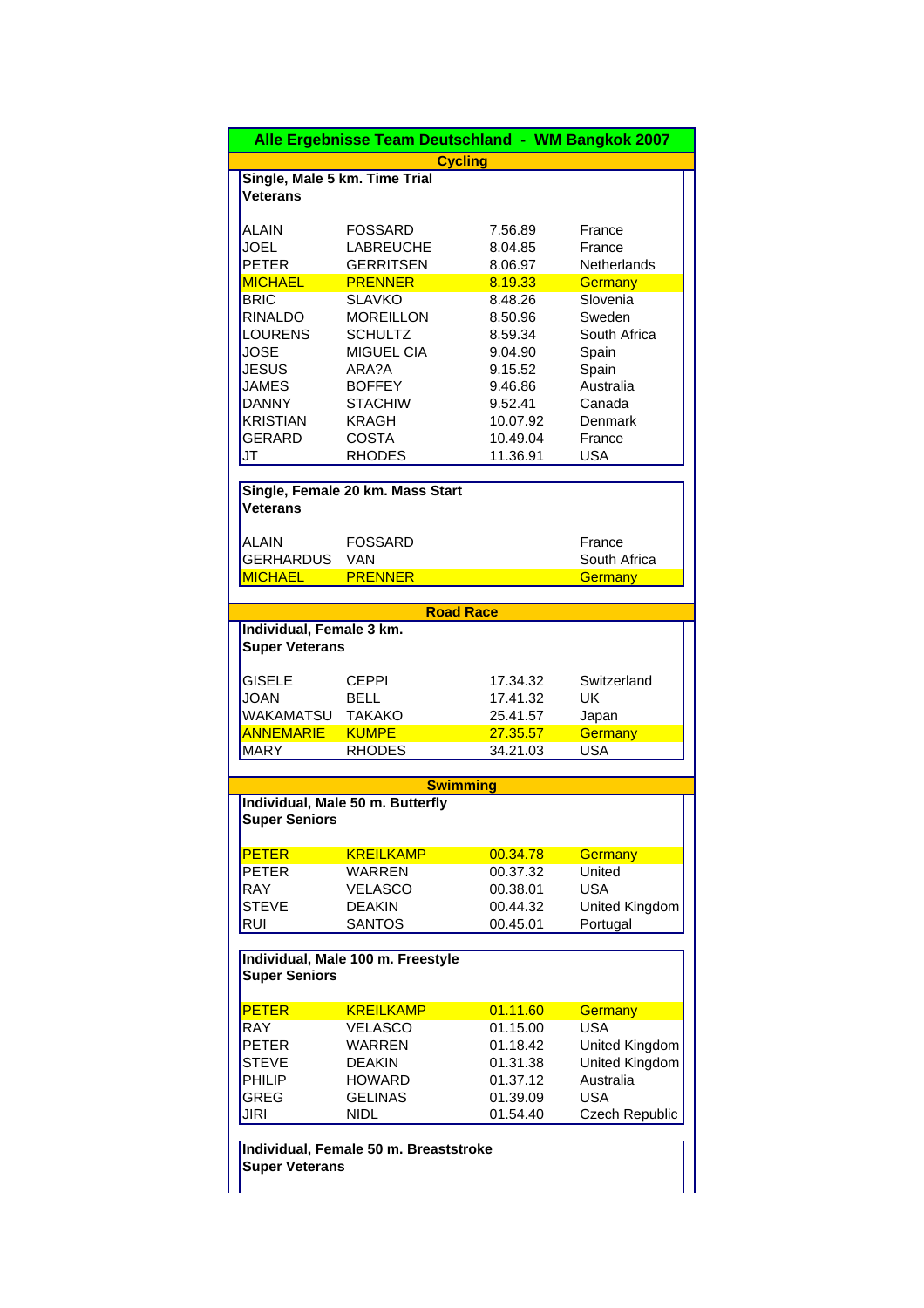| <b>ZSUZSANNA</b>            | SZALAMANOV                          | 01.01.51             | Hungary           |
|-----------------------------|-------------------------------------|----------------------|-------------------|
| <b>ERZSBET</b>              | <b>MEDVE</b>                        | 01.02.58             | Hungary           |
| <b>MARY</b>                 | <b>ALBROW</b>                       | 01.15.54             | Australia         |
| <b>ANNEMARIE</b>            | <b>KUMPE</b>                        | 01.19.79             | Germany           |
| <b>MURIEL</b>               | <b>BAKER</b>                        | 01.24.74             | Australia         |
| <b>HELEN</b>                | <b>CACCIOLA</b>                     | 01.24.99             | Australia         |
|                             | <b>COLEMAN</b>                      | 01.35.18             | <b>USA</b>        |
| <b>LYNN</b>                 |                                     |                      |                   |
|                             | Individual, Male 50 m. Breaststroke |                      |                   |
| <b>Super Veterans</b>       |                                     |                      |                   |
|                             |                                     |                      |                   |
| <b>HOWARD</b>               | <b>WATERS</b>                       | 00.45.01             | United            |
| <b>BILL</b>                 | <b>WOHL</b>                         | 00.48.56             | <b>USA</b>        |
| <b>PETER</b>                | <b>STOETZER</b>                     | 00.53.12             | Germany           |
| <b>JOHN</b>                 | <b>TRAFFORD</b>                     | 00.53.85             | United Kingdom    |
| <b>RICHARD</b>              | <b>LINGHAM</b>                      | 01.05.10             | Canada            |
| <b>JEAN</b>                 | CLAUDE LE BOUHRS 01.28.15           |                      | France            |
|                             |                                     |                      |                   |
|                             |                                     |                      |                   |
| <b>Super Seniors</b>        | Individual, Male 50 m. Breaststroke |                      |                   |
|                             |                                     |                      |                   |
| <b>PETER</b>                | <b>KREILKAMP</b>                    | 00.39.54             | Germany           |
| <b>ZSOLT</b>                | <b>KRUCSO</b>                       | 00.39.96             | Hungary           |
| <b>SCOTT</b>                | <b>JOHNSTON</b>                     | 00.41.00             | Australia         |
| <b>GEOFFREY</b>             | <b>MCCRACKEN</b>                    | 00.41.44             | United            |
| <b>ANUTRA</b>               | <b>CHOTIKAPUKANA</b>                | 00.42.78             | Thailand          |
| <b>GAVRIL</b>               | LEGATOS                             | 00.43.85             | Greece            |
| YIM-WAH                     | WONG                                | 00.44.19             | Hong              |
| <b>ANDREW</b>               | <b>WEIR</b>                         | 00.48.20             | United Kingdom    |
| <b>KEIVAN</b>               | <b>JAFARMANESH</b>                  | 00.48.38             | Iran              |
|                             |                                     |                      |                   |
| <b>PETER</b>                | <b>MORGAN</b>                       | 00.49.16             | Ireland           |
| <b>HERV</b>                 | <b>EBERSOLD</b>                     | 00.52.30             | France            |
| <b>JIRI</b>                 | NIDL                                | 00.54.18             | Czech Republic    |
|                             | Individual, Male 50 m. Freestyle    |                      |                   |
| <b>Veterans</b>             |                                     |                      |                   |
|                             |                                     |                      |                   |
| <b>BILL</b>                 | <b>WEST</b>                         | 00.29.91             | <b>USA</b>        |
| LOYD                        | <b>HEADLEY</b>                      | 00.31.18             | Netherlands       |
| <b>TERRY</b>                | <b>GOULD</b>                        | 00.32.56             | <b>USA</b>        |
| LIU                         | PEI                                 | 00.33.50             | China             |
| <b>JINXIANG</b>             | LU                                  | 00.33.55             | China             |
| <b>ALBERTO</b>              | <b>CARAOGHLANIAN</b>                | 00.35.81             | Argentina         |
| SIMON                       | <b>RANDERSON</b>                    | 00.36.12             | United Kingdom    |
| <b>JOHN</b>                 | <b>PEACOCK</b>                      | 00.37.85             | Australia         |
| <b>LAWRENCE</b>             | BAKER                               | 00.38.00             | Australia         |
|                             |                                     |                      |                   |
| <b>JEAN</b><br><b>GEORG</b> | PIERRE SUARD<br><b>SADOWSKI</b>     | 00.38.16             | France            |
|                             |                                     | 00.39.24             | Germany           |
| SAEED                       | AHMADI                              | 00.49.22             | Iran              |
| <b>JOSEF</b>                | <b>CIVIN</b>                        | 00.53.59             | Czech Republic    |
|                             |                                     |                      |                   |
|                             | Individual, Male 50 m. Freestyle    |                      |                   |
| <b>Super Seniors</b>        |                                     |                      |                   |
|                             |                                     |                      |                   |
| <b>PETER</b>                | <b>KREILKAMP</b>                    | 00.30.38             | Germany           |
| <b>ANUTRA</b>               | <b>CHOTIKAPUKANA</b>                | 00.31.61             | Thailand          |
| ZSOLT                       | <b>KRUCSO</b>                       | 00.31.74             | Hungary           |
| <b>PETER</b>                | <b>WARREN</b>                       | 00.32.46             | United Kingdom    |
| <b>RAY</b>                  |                                     |                      | <b>USA</b>        |
|                             |                                     |                      |                   |
|                             | <b>VELASCO</b>                      | 00.33.21             |                   |
| <b>SCOTT</b><br>CHI-FAI     | <b>JOHNSTON</b><br><b>CHUI</b>      | 00.33.94<br>00.36.56 | Australia<br>Hong |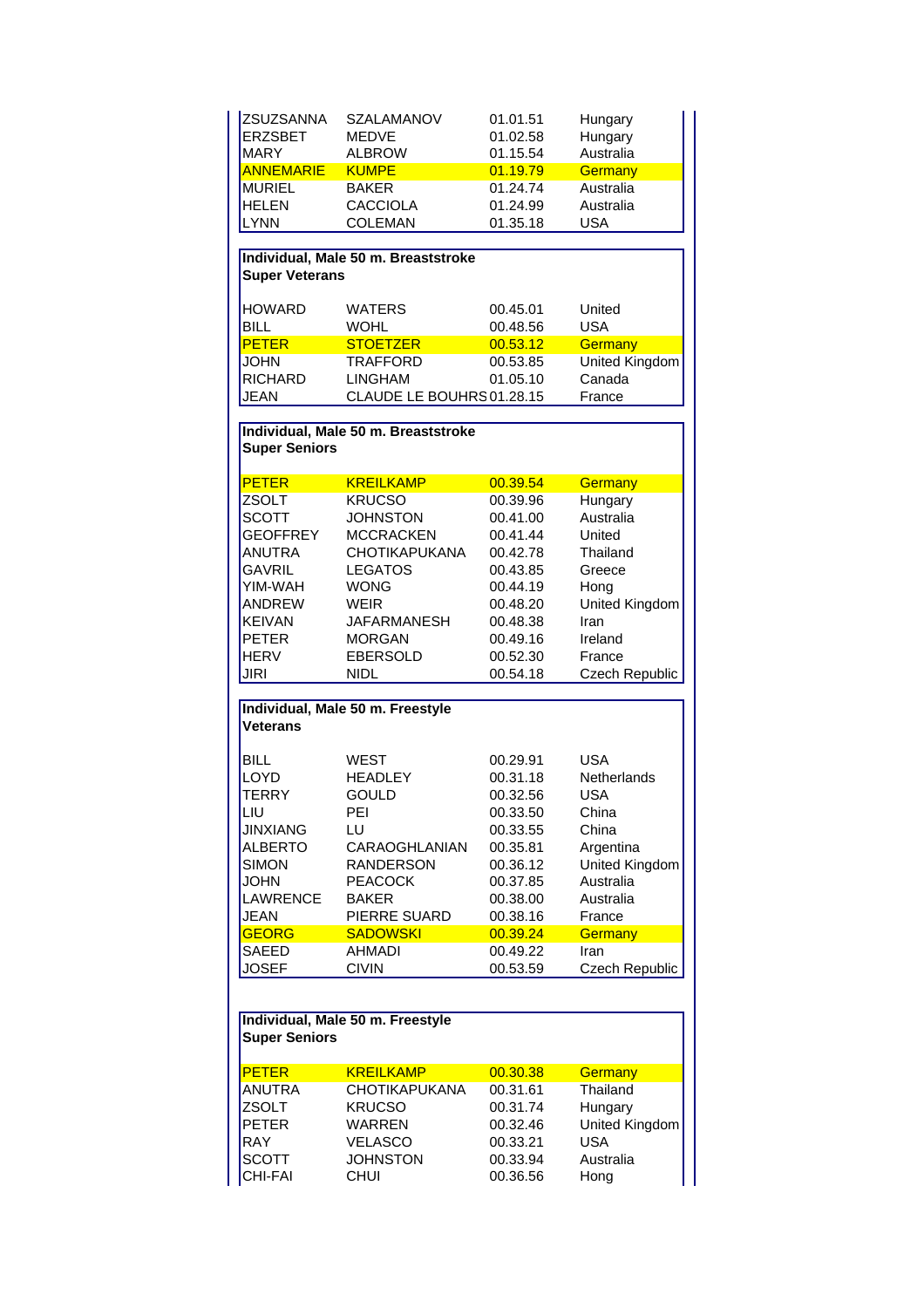| YIM-WAH<br><b>ARIEL</b><br>PHILIP | WONG<br><b>BARAGIOLA</b><br><b>HOWARD</b> | 00.38.57<br>00.39.95<br>00.39.99 | Hong<br>Argentina<br>Australia |
|-----------------------------------|-------------------------------------------|----------------------------------|--------------------------------|
|                                   | Individual, Male 100 m. Breaststroke      |                                  |                                |
| <b>Super Veterans</b>             |                                           |                                  |                                |
| <b>HOWARD</b>                     | <b>WATERS</b>                             | 01.44.11                         | United Kingdom                 |
| <b>JOHN</b>                       | <b>TRAFFORD</b>                           | 02.00.65                         | United Kingdom                 |
| <b>PETER</b>                      | <b>STOETZER</b>                           | 02.08.39                         | Germany                        |
| <b>ROLAND</b>                     | <b>JOSEFSSON</b>                          | 02.27.60                         | Sweden                         |
| <b>RICHARD</b>                    | <b>LINGHAM</b>                            | 02.33.58                         | Canada                         |
| JORMA                             | <b>WILN</b>                               | 02.57.99                         | Finland                        |
|                                   | <b>Tennis</b>                             |                                  |                                |
| Single, Male<br><b>Veterans</b>   |                                           |                                  |                                |
| <b>MIGUEL</b>                     | <b>MONTEIRO</b>                           |                                  | Portugal                       |
| <b>GEORG</b>                      | <b>SADOWSKI</b>                           |                                  | Germany                        |
| <b>ALBERTO</b>                    | <b>CARAOGHLANIAN</b>                      |                                  | Argentina                      |
|                                   | <b>Table Tennis</b>                       |                                  |                                |
| Double, Male                      |                                           |                                  |                                |
| <b>Super Seniors</b>              |                                           |                                  |                                |
| <b>PIOTR</b>                      | <b>CHOJNACKI</b>                          |                                  | 1 Poland                       |
| <b>RYSZARD</b>                    | <b>GLURA</b>                              |                                  | 1 Poland                       |
| <b>CHOY TIOW</b>                  | VONG                                      |                                  | 2 Malaysia                     |
| <b>SZE TECK</b>                   | <b>YONG</b>                               |                                  | 2 Malaysia                     |
| <b>RAINER</b>                     | <b>KIRCHHOFF</b>                          |                                  | 3 Germany                      |
| <b>WOLFGANG</b>                   | <b>LUDWIG</b>                             |                                  | 3 Germany                      |
|                                   | HILLIER                                   |                                  | 3 United Kingdom               |
| <b>IAN</b>                        |                                           |                                  |                                |
| <b>RICHARD</b>                    | <b>SMITH</b>                              |                                  | 3 United Kingdom               |
|                                   |                                           |                                  |                                |
| Double, Female<br><b>Seniors</b>  |                                           |                                  |                                |
| <b>AGNES</b>                      | MOLNAR                                    |                                  |                                |
| <b>IRMA</b>                       | <b>TOTH</b>                               |                                  | Hungary<br>Hungary             |
|                                   |                                           |                                  |                                |
| <b>HEIKE</b>                      | <b>KOENIG</b>                             |                                  | Germany                        |
| <b>MARTINA</b>                    | <b>SCHMIDT</b>                            |                                  | Germany                        |
| Single, Male<br><b>Seniors</b>    |                                           |                                  |                                |
| <b>CARSTEN</b>                    | <b>WINKEL</b>                             |                                  | 1 Germany                      |
| <b>ANDERS</b>                     | BILLSTROM                                 |                                  | 2 Sweden                       |
| <b>MARTIN</b>                     | <b>COOLEN</b>                             |                                  | 3 Netherlands                  |
| <b>KIN-MING</b>                   | <b>LEE</b>                                |                                  | 3 Hong Kong                    |
| Single, Male<br><b>Adults</b>     |                                           |                                  |                                |
|                                   |                                           |                                  |                                |
| <b>KEIVAN</b><br>DARREN           | TISHEGAARAN<br><b>ANDERSON</b>            |                                  | 1 Iran                         |
| <b>SEBASTIAN</b>                  | <b>THOMAS</b>                             |                                  | 2 United Kingdom<br>3 Germany  |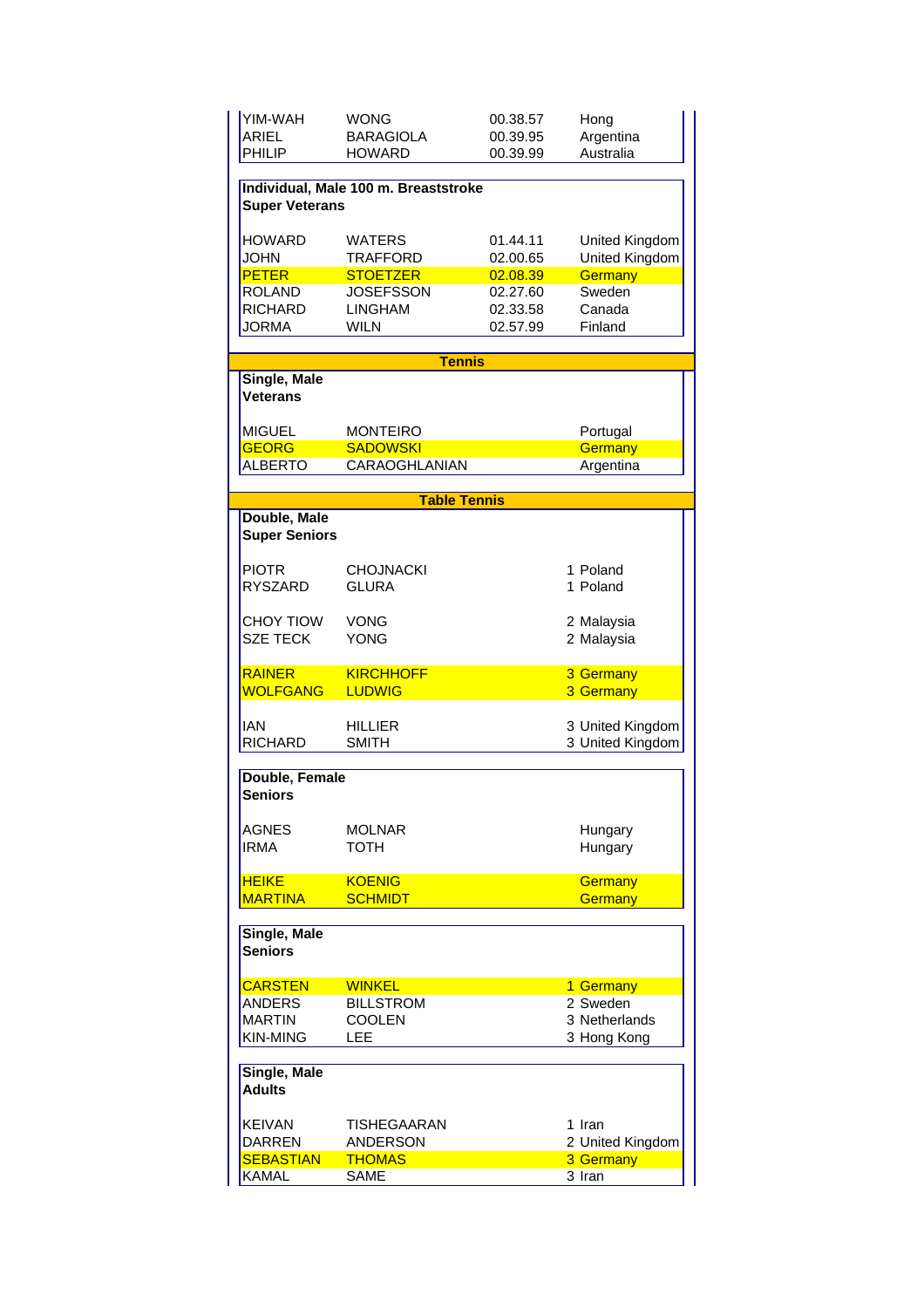| Single, Female          |                                      |         |                |
|-------------------------|--------------------------------------|---------|----------------|
| <b>Seniors</b>          |                                      |         |                |
|                         |                                      |         |                |
| YIN-HA                  | LEE                                  |         | 1 Hong Kong    |
| IRMA                    | <b>TOTH</b>                          |         | 2 Hungary      |
| <b>MARZIEH</b>          | <b>NASAB</b>                         |         | 3 Iran         |
| <b>HEIKE</b>            | <b>KOENIG</b>                        |         | 3 Germany      |
|                         |                                      |         |                |
| Single, Male            |                                      |         |                |
| <b>Super Seniors</b>    |                                      |         |                |
|                         |                                      |         |                |
| <b>XENOS</b>            | CHRISTOS                             |         | 1 Greece       |
| <b>PIOTR</b>            | <b>CHOJNACKI</b>                     |         | 2 Poland       |
| <b>PHILIPPE</b>         | <b>BROCARD</b>                       |         | 3 France       |
| <b>RAINER</b>           | <b>KIRCHHOFF</b>                     |         | 3 Germany      |
|                         |                                      |         |                |
|                         | <b>Track and Field</b>               |         |                |
|                         | <b>Individual, Female Ball Throw</b> |         |                |
| <b>Super Veterans</b>   |                                      |         |                |
| ANNEMARIE               | <b>KUMPE</b>                         | 20.63   | Germany        |
|                         |                                      |         |                |
|                         | <b>Individual, Female Ball Throw</b> |         |                |
| <b>Seniors</b>          |                                      |         |                |
|                         |                                      |         |                |
| ROSANA                  | MATEOS                               | 42.05   | Argentina      |
| <b>HEIKE</b>            | <b>KOENIG</b>                        | 36.91   | Germany        |
| <b>HOLLY</b>            | MIYAGAWA                             | 35.66   | USA            |
| ANGELA                  | <b>SHERLOCK</b>                      | 25.76   | Ireland        |
| LENYCIA                 | <b>TORRECAMPO</b>                    | 23.89   | Philippines    |
| YUK-KAM                 | <b>CHENG</b>                         | 16.20   | Hong Kong      |
| <b>SUK-HAN</b>          | CHANG                                | 12.90   | Hong Kong      |
| oi-lin                  | <b>FUNG</b>                          | 09.78   | Hong Kong      |
|                         |                                      |         |                |
|                         | <b>Individual, Female Shot Put</b>   |         |                |
| <b>Super Veterans</b>   |                                      |         |                |
|                         |                                      |         |                |
| <b>ANNEMARIE</b>        | <b>KUMPE</b>                         | 6.27    | Germany        |
| JENNIFER                | <b>HOSKING</b>                       | 5.62    | Australia      |
|                         |                                      |         |                |
| Individual, Male 400 m. |                                      |         |                |
| <b>Super Seniors</b>    |                                      |         |                |
|                         |                                      |         |                |
| <b>NEHAR</b>            | <b>NURLU</b>                         | 1.01.32 | <b>Germany</b> |
| <b>JUAN</b>             | JUAREZ                               | 1.01.81 | Argentina      |
| JAMES                   | <b>NOLAN</b>                         | 1.02.34 | Ireland        |
| <b>HELMUT</b>           | SCHRODT                              | 1.04.71 | Germany        |
| BRIAN                   | ARMSTRONG                            | 1.08.13 | United Kingdom |
| MATT                    | LABAUVE                              | 1.10.53 | <b>USA</b>     |
| Guido                   | <b>VAN ISRAEL</b>                    | 1.18.04 | Belgium        |
|                         |                                      |         |                |
| Individual, Male 400 m. |                                      |         |                |
| <b>Super Veterans</b>   |                                      |         |                |
|                         |                                      |         |                |
| <b>MICK</b>             | <b>FOSTER</b>                        | 1.11.19 | United Kingdom |
| <b>VERNON</b>           | <b>WELLS</b>                         | 1.15.69 | Australia      |
| <b>PETER</b>            | <b>STOETZER</b>                      | 1.24.70 | Germany        |
|                         |                                      |         |                |
| Individual, Male 800 m. |                                      |         |                |
| <b>Super Seniors</b>    |                                      |         |                |
|                         |                                      |         |                |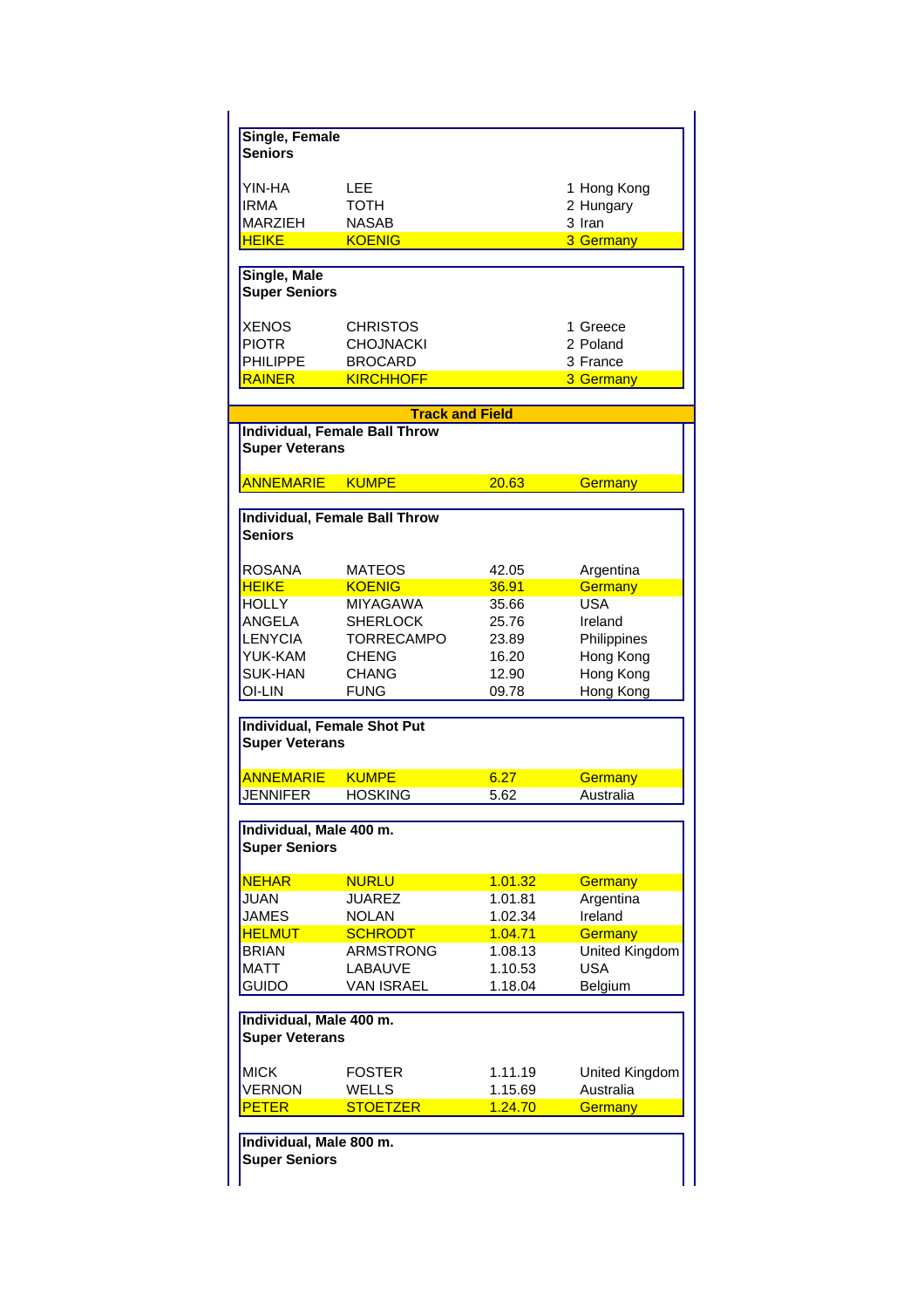| <b>JUAN</b>                | <b>JUAREZ</b>          | 02.17.66 | Argentina                 |
|----------------------------|------------------------|----------|---------------------------|
| <b>NEHAR</b>               | <b>NURLU</b>           | 02.28.05 | Germany                   |
| <b>TONY</b>                | <b>GARTLAND</b>        | 02.29.99 | Ireland                   |
| <b>HELMUT</b>              | <b>SCHRODT</b>         | 02.32.64 | Germany                   |
| <b>LAURENCE</b>            | SANDUM                 | 02.38.53 | United Kingdom            |
| REDHA                      | <b>AHMAD</b>           | 03.00.63 | Kuwait                    |
| <b>DAVID</b>               | <b>SMITH</b>           | 03.15.95 | Canada                    |
|                            |                        |          |                           |
| Individual, Male 800 m.    |                        |          |                           |
| <b>Super Veterans</b>      |                        |          |                           |
|                            |                        |          |                           |
| <b>MICK</b>                | <b>FOSTER</b>          | 02.53.41 | United Kingdom            |
| <b>TONY</b>                | <b>SCOTT</b>           | 03.01.29 | United Kingdom            |
| <b>JOHN</b>                | <b>TRAFFORD</b>        | 03.06.25 | United Kingdom            |
| <b>PETER</b>               | <b>STOETZER</b>        | 03.35.51 | <b>Germany</b>            |
|                            |                        |          |                           |
| Individual, Male 100 m.    |                        |          |                           |
| <b>Super Seniors</b>       |                        |          |                           |
|                            |                        |          |                           |
| BRIAN                      | <b>ARMSTRONG</b>       | 12.60    | United Kingdom            |
| <b>GEORG</b>               | <b>THURNER</b>         | 12.87    | Germany                   |
| <b>ANDOR</b>               | <b>BARANYAI</b>        | 13.03    | Hungary                   |
| <b>ANDRE</b>               | <b>LASSOOIJ</b>        | 13.17    | <b>Netherlands</b>        |
| THEODOROS                  | <b>SERVETIS</b>        | 13.23    | Greece                    |
| MANOOCHEHR NARIMANI        |                        | 13.27    | Iran                      |
| <b>DAVID</b>               | SMITH                  | 14.06    | Canada                    |
|                            |                        |          |                           |
| <b>NICK</b>                | <b>FARLEY</b>          | 14.66    | Australia                 |
| Individual, Male 200 m.    |                        |          |                           |
| <b>Super Seniors</b>       |                        |          |                           |
|                            |                        |          |                           |
| <b>BRIAN</b>               | <b>ARMSTRONG</b>       | 26.72    |                           |
| <b>GEORG</b>               | <b>THURNER</b>         | 26.93    | United Kingdom<br>Germany |
| <b>ANDRE</b>               | <b>LASSOOIJ</b>        | 27.82    | Netherlands               |
| <b>JAMES</b>               | <b>NOLAN</b>           |          |                           |
|                            | <b>SMITH</b>           | 28.12    | Ireland                   |
| <b>DAVID</b>               |                        | 28.66    | Canada                    |
| <b>MATT</b>                | LABAUVE                | 29.47    | <b>USA</b>                |
| <b>GUIDO</b>               | <b>VAN ISRAEL</b>      | 32.14    | Belgium                   |
|                            |                        |          |                           |
| Individual, Male 200 m.    |                        |          |                           |
| <b>Super Veterans</b>      |                        |          |                           |
|                            |                        |          |                           |
| MICK                       | <b>FOSTER</b>          | 32.14    | United Kingdom            |
| <b>DEREK</b>               | JOHNSON                | 32.36    | United Kingdom            |
| <b>VERNON</b>              | WELLS                  | 33.50    | Australia                 |
| <b>PETER</b>               | <b>STOETZER</b>        | 35.06    | Germany                   |
| TERO                       | <b>ESA</b>             | 38.83    | Finland                   |
| <b>DONALD</b>              | <b>EHNOT</b>           | 42.39    | <b>USA</b>                |
|                            |                        |          |                           |
| Individual, Male Long Jump |                        |          |                           |
| <b>Super Seniors</b>       |                        |          |                           |
|                            |                        |          |                           |
| TSIMBINIS                  | GEORGE                 | 5.44     | Greece                    |
| <b>MATSKIDIS</b>           | <b>ISIDOROS</b>        | 5.41     | Greece                    |
| <b>GEORG</b>               | <b>THURNER</b>         | 5.01     | Germany                   |
| <b>THEODOROS</b>           | <b>SERVETIS</b>        | 4.80     | Greece                    |
| <b>ANDRE</b>               | <b>LASSOOIJ</b>        | 4.56     | Netherlands               |
| <b>ANDOR</b>               | <b>BARANYAI</b>        | 4.47     | Hungary                   |
| <b>NICHOLAS</b>            | <b>MARTIN</b>          | 4.15     | United Kingdom            |
| <b>KWOK-MAN</b>            | CHAN                   | 3.99     | Hong                      |
| <b>HENIN</b>               | <b>YVON</b>            | 3.89     | Belgium                   |
|                            | THIRUMALAISA BALAKUMAR | 3.02     | India                     |